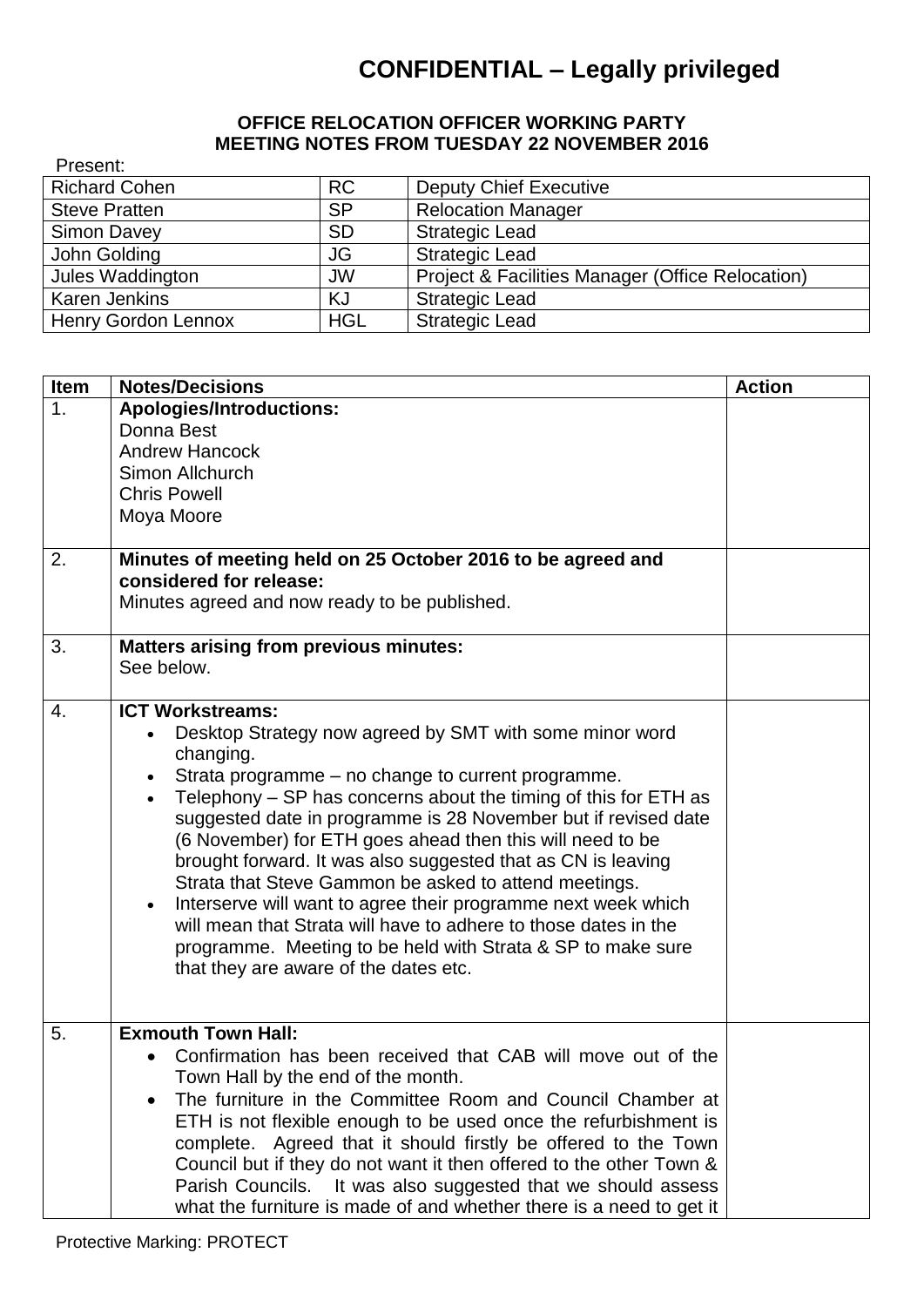## **CONFIDENTIAL – Legally privileged**

|     | valued.<br>The Logistic Plan for start of works prepared by Interserve is<br>suggesting that that works can start early in January. SP has<br>responded that any decision on start dates cannot be made until<br>after 22 December.                                                                                                                                                                                                                                                                                                                                                                                                                                                                                                                                                                                                                                                                          |           |
|-----|--------------------------------------------------------------------------------------------------------------------------------------------------------------------------------------------------------------------------------------------------------------------------------------------------------------------------------------------------------------------------------------------------------------------------------------------------------------------------------------------------------------------------------------------------------------------------------------------------------------------------------------------------------------------------------------------------------------------------------------------------------------------------------------------------------------------------------------------------------------------------------------------------------------|-----------|
| 6.  | <b>Office Relocation Project:</b><br>Interserve proposals - SP going through budgets for Exmouth<br>and Honiton and details and specifications.<br>Design Teams will be selected by Interserve. Lloyd Husband will<br>be our QS for the project.<br>Planning has being granted for Honiton but we are still waiting for<br>the decision on Exmouth.<br>Programme update – Exmouth completed within 28 weeks with 4<br>weeks LED free (period without pre-lim costs) being negotiated at<br>the moment. Heathpark completed within 63 weeks with 7 weeks<br>LED free period which is also being negotiated.<br>Risk Review – recent workshop held with Officers and Members<br>$\bullet$<br>to update the Risk Register. Document circulated to Group.<br>Grant Thornton Model - revised energy report will be ready by<br>the end of the week once finalised with SA. Model will be run<br>again in January. | <b>RC</b> |
| 7.  | <b>Internal Facilities Manager update:</b><br>SMT have confirmed that they are happy with the suggested co-<br>locations of teams. It will be reviewed 6 months before the actual<br>move to ensure everything still acceptable to all. Visited Exmouth<br>last week with LJ & AM to look at the CAB offices, both have<br>confirmed happy to stay there. Steer now needed from Strata on<br>what is needed etc for the interim move.<br>Panic buttons/CCTV needs to be investigated further.<br>CAB – waiting to hear on final details for their move and what will<br>be taken out of the office and what is left.<br>Framework options – report will be sent to SMT outlining what is<br>available and protocol etc. Included will be experiences from<br>other authorities including Wiltshire.                                                                                                          |           |
| 8.  | <b>Pegasus Update:</b><br>Knowle planning application will be going to DM Committee on 6<br>December.                                                                                                                                                                                                                                                                                                                                                                                                                                                                                                                                                                                                                                                                                                                                                                                                        |           |
| 9.  | Knowle Parkland Transfer to Sidmouth Town Council:<br>It has been written into the S106 that the repairs to the wall need<br>to be undertaken before transferred to the Town Council.                                                                                                                                                                                                                                                                                                                                                                                                                                                                                                                                                                                                                                                                                                                        |           |
| 10. | Finance Workstream matters: No new update.                                                                                                                                                                                                                                                                                                                                                                                                                                                                                                                                                                                                                                                                                                                                                                                                                                                                   |           |
| 11. | <b>Legal Workstream:</b><br>HGL confirmed that he had submitted the appeal against the ICO<br>decision regarding the releasing of relocation documents.                                                                                                                                                                                                                                                                                                                                                                                                                                                                                                                                                                                                                                                                                                                                                      |           |